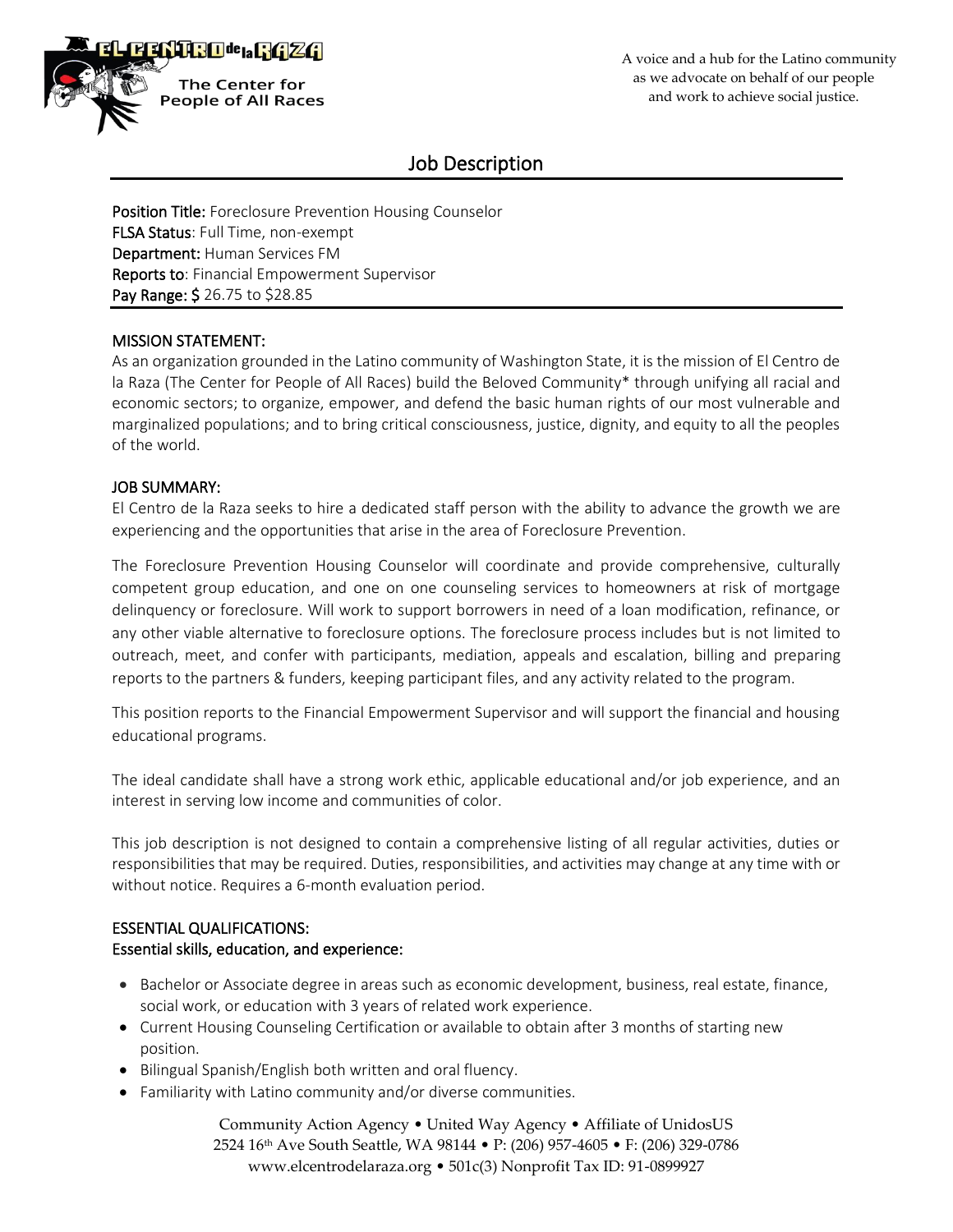• Good verbal, written, analytical, and interpersonal communication skills.

# ESSENTIAL FUNCTIONS:

- Manage the housing counseling clients who are interested in a loan modification, refinance, or any other viable alternative to avoid foreclosure on their home.
- Assist individuals and families with a documented housing need or housing problem potentially resolvable under a program offered by the U.S. Department of Housing and Urban Development (HUD), another federal, state, county, or city program.
- Educate homeowners who face the possibility of foreclosure, or other circumstances that impair owner-occupancy of affordable, decent, safe, and accessible housing.
- Gain and develop knowledge about HUD housing programs, including Federal Housing Administration (FHA) programs, housing programs available in the community and the local housing market.
- Exercise diligence and best efforts in addressing the housing needs and housing challenges of participants in providing counseling to the participant by maintaining the following standards of service:
- Make a reasonable effort to refer all participants who contact El Centro de la Raza's Homeownership program to other community and national resources and/or other in-house services that El Centro de la Raza offers.
- Utilize the current client management system that meets HUD's requirements and interfacing with HUD's databases for the collection and submission of participant-level data.
- Preparation of monthly, quarterly, semi-annual, and annual housing counseling activity reports.
- Attend and participate in webinars and trainings locally, regionally, and nationally.
- Assist with outreach to the Latino community.
- Support the Financial Empowerment program.

# SKILLS/TECHNICAL KNOWLEDGE:

- Customer service experience.
- Social Work experience.
- Ability to track and complete multiple tasks and projects.
- Valid driver's license and proof of insurance required.
- Computer proficiency, including Microsoft Office Suite.
- Bilingual English/Spanish.

#### WORKING CONDITIONS:

Works in a general office environment and a classroom environment at EL Centro de la Raza. Works a minimum of 40 hours per week. May require a flexible schedule. May work different hours on different days.

• Remote work eligible: Yes, hybrid schedule. El Centro de la Raza reserves the right to change any or all conditions under which this position is permitted to work remotely or withdraw permission to work remotely with or without advance notice.

# PHYSICAL REQUIREMENTS:

- Ability to sit, walk, stand, bend, squat, climb, kneel, and twist on an intermittent or continuous basis
- Ability to grasp, push, pull objects such as files, file cabinet drawers, and reach overhead